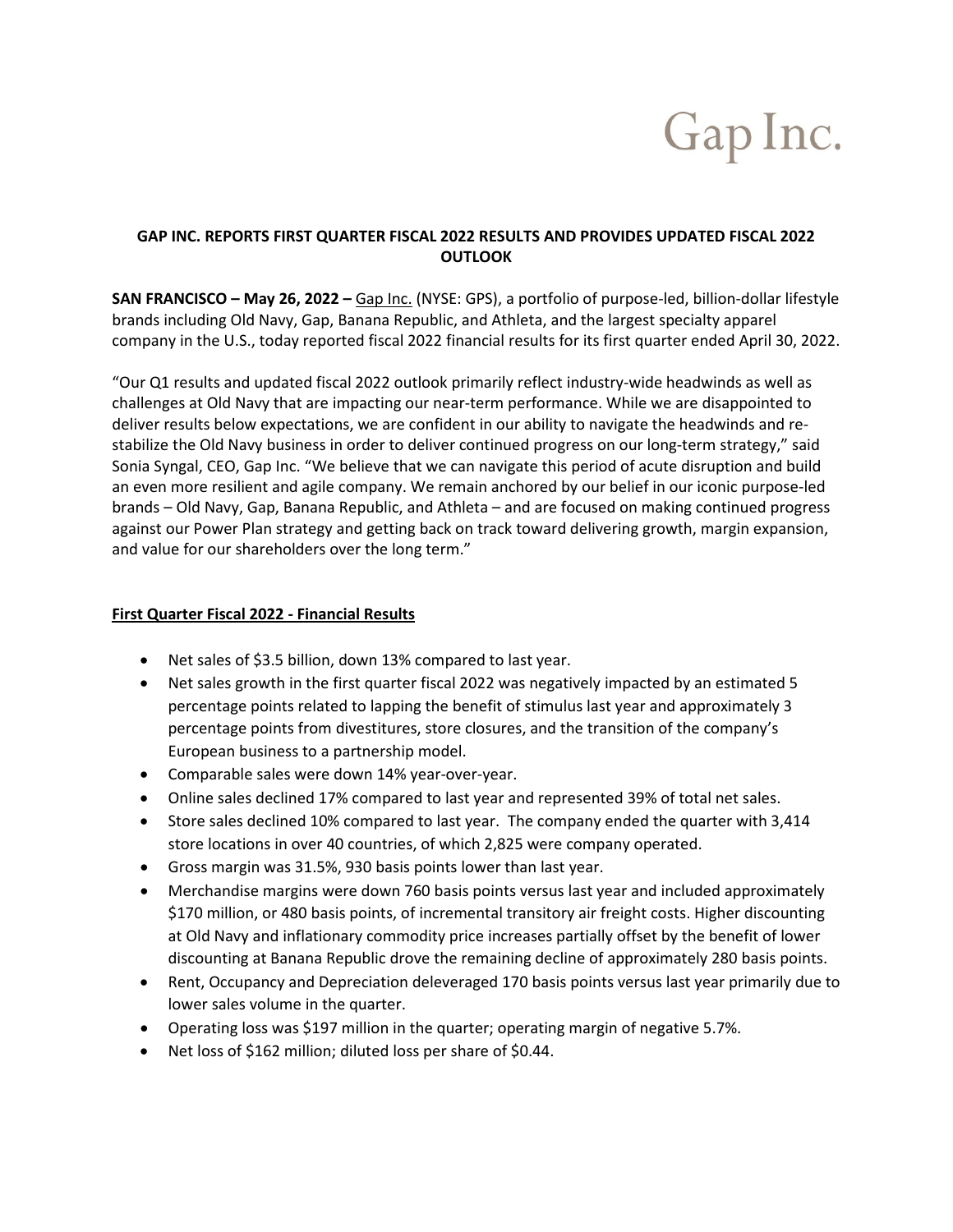## **First Quarter Fiscal 2022 – Balance Sheet and Cash Flow Highlights**

- Ended the quarter with cash and cash equivalents of \$845 million.
- Net cash from operating activities was negative \$362 million. Free cash flow,  $1$  defined as net cash from operating activities less purchases of property and equipment, was negative \$590 million.
- Ending inventory was up 34% year-over-year to \$3.2 billion.
- Capital expenditures were \$228 million.
- Share repurchases were \$54 million, representing 3.7 million shares.
- Paid first quarter dividend of \$0.15 per share, totaling \$56 million.
- Board of Directors approved second quarter fiscal 2022 dividend of \$0.15 per share.

1 Additional information regarding free cash flow, a non-GAAP financial measure, is provided at the end of this press release along with a reconciliation of this measure from the most directly comparable GAAP financial measure for the applicable period.

#### **First Quarter Fiscal 2022 – Brand Results**

#### **Old Navy:**

- Net sales of \$1.8 billion, down 19% compared to last year. Sales in the quarter were negatively impacted by size and assortment imbalances, ongoing inventory delays, and product acceptance issues in some key categories.
- Comparable sales were down 22%.

#### **Gap:**

- Net sales of \$791 million, down 11% compared to last year. The brand was slightly impacted by slowed demand stemming from inflationary pressures impacting the lower-income consumer as well as continued inventory lateness to last year. Growth at Gap Brand was also negatively impacted by the COVID-related forced lockdowns and slowed overall demand in China.
- Global and North America comparable sales were both down 11%.

#### **Banana Republic:**

- Net sales of \$482 million, up 24% compared to last year. The brand is realizing the benefits of last year's relaunch which is resonating with consumers particularly in light of the near-term shift into occasion and work-based categories.
- Comparable sales were up 27%.

#### **Athleta:**

- Net sales of \$360 million, up 4% compared to last year. The brand continues to make progress in driving awareness and establishing authority in the women's active and wellness category.
- Comparable sales were down 7%.

#### **Fiscal Year 2022 Outlook**

"We are revising our fiscal 2022 outlook to reflect the impact of certain factors impacting our near-term performance, including execution challenges at Old Navy, an uncertain macro consumer environment,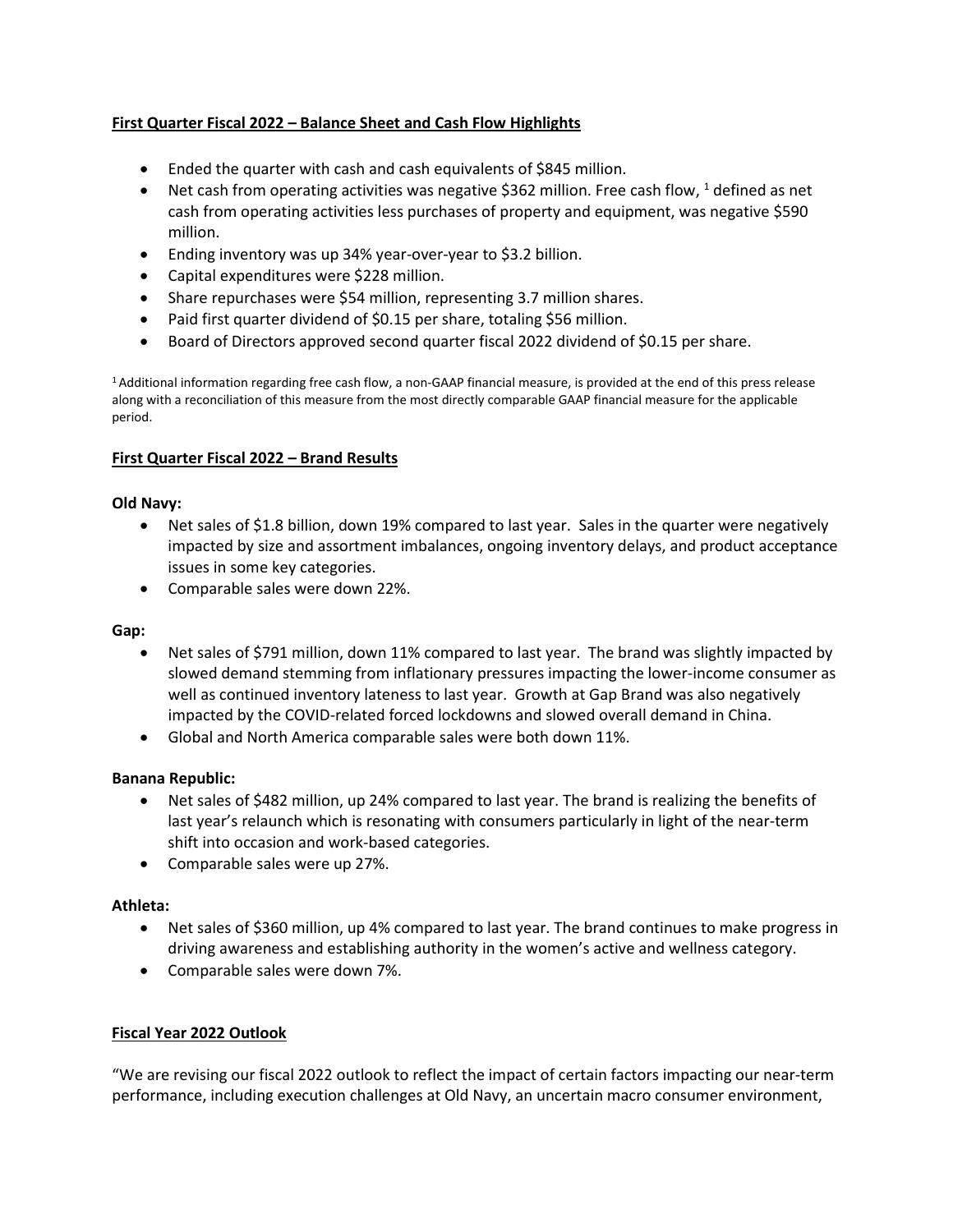inflationary cost headwinds, and a slowdown in China that is impacting Gap Brand," said Katrina O'Connell, Executive Vice President and Chief Financial Officer, Gap Inc. "We expect our performance to improve modestly in the back half of the year and accelerate as we enter fiscal 2023. We believe that our long-term strategy is the right one and we are taking steps to position our brands, platform and people to capitalize on the significant opportunities ahead."

- The company now expects fiscal 2022 revenue to decline in the low to mid-single digit range versus last year.
- Gross margin is expected to be in the range of 36.5% to 37.5%.
- Reported operating margin is expected to be in the range of 1.8%-2.8% with adjusted operating margin  $^2$  in the range of 1.5% to 2.5%.
- Reported diluted earnings per share is expected to be in the range of \$0.40 to \$0.70.
- Adjusted diluted earnings per share,  $2$  excluding a net benefit expected from international initiatives, is expected to be in the range of \$0.30 to \$0.60.
- Net interest expense of approximately \$80 million.
- Effective tax rate of approximately 27%.
- Capital expenditures of approximately \$700 million.
- The company continues to expect to open about 30 to 40 stores each for Old Navy and Athleta in fiscal year 2022. As part of its 350-store closure plan, the company expects to close about 50 Gap and Banana Republic stores in North America during the year.

2 Additional information regarding expected 2022 adjusted operating margin and adjusted diluted earnings per share, both of which are non-GAAP financial measures, is provided at the end of this press release along with a reconciliation of these measures from the most directly comparable GAAP financial measures for the applicable period.

#### **Webcast and Conference Call Information**

Cammeron McLaughlin, Head of Investor Relations at Gap Inc., will host a summary of the company's first quarter fiscal 2022 results during a conference call and webcast from approximately 2:00 p.m. to 3:00 p.m. Pacific Time today. Ms. McLaughlin will be joined by Chief Executive Officer Sonia Syngal and Chief Financial Officer Katrina O'Connell.

To access the conference call, please pre-register using thi[s link.](https://www.incommglobalevents.com/registration/q4inc/10772/gap-inc-q1-2022-earnings-call/) Registrants will receive confirmation with dial-in details.

A live webcast of the event can be accessed using thi[s link.](https://events.q4inc.com/attendee/660505929) A replay will also be made available at [investors.gapinc.com.](https://investors.gapinc.com/)

#### **Non-GAAP Disclosure**

This press release includes financial measures that have not been calculated in accordance with U.S. generally accepted accounting principles (GAAP) and are therefore referred to as non-GAAP financial measures. The non-GAAP measures described below are intended to provide investors with additional useful information about the company's financial performance, to enhance the overall understanding of its past performance and future prospects and to allow for greater transparency with respect to important metrics used by management for financial and operating decision-making. The company presents these non-GAAP financial measures to assist investors in seeing its financial performance from management's view and because it believes they provide an additional tool for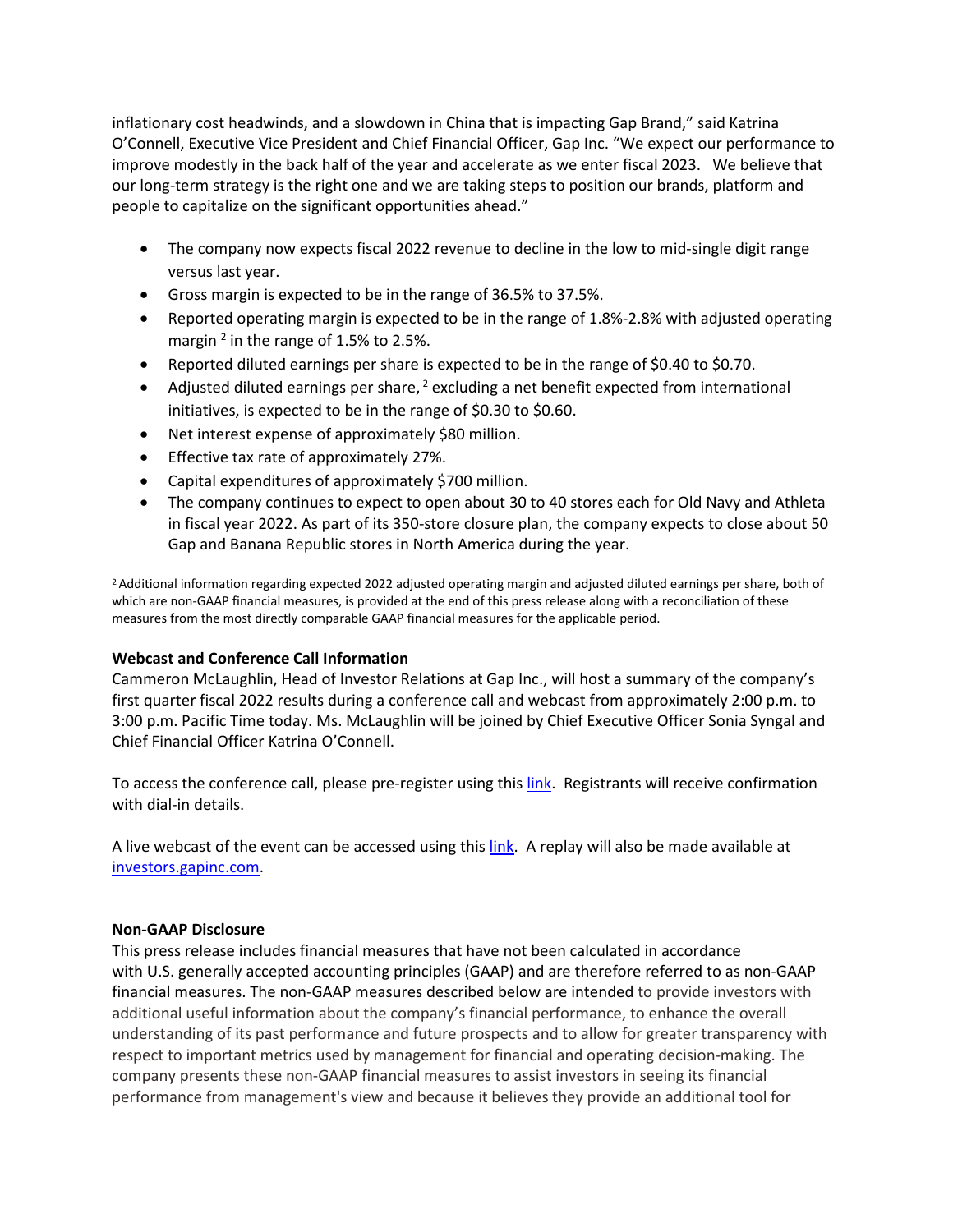investors to use in computing the company's core financial performance over multiple periods with other companies in its industry. Additional information regarding the intended use of each non-GAAP measure included in this press release is provided in the tables to this press release.

The non-GAAP measures included in this press release are free cash flow, expected 2022 adjusted operating margin, and expected 2022 adjusted diluted earnings per share. These non-GAAP measures exclude the impact of certain items that are set forth in the tables to this press release.

The non-GAAP measures used by the company should not be considered as a substitute for, or superior to, measures of financial performance prepared in accordance with GAAP and may not be the same as similarly titled measures used by other companies due to possible differences in method and in items or events being adjusted. The company urges investors to review the reconciliation of these non-GAAP financial measures to the most directly comparable GAAP financial measures included in the tables to this press release below, and not to rely on any single financial measure to evaluate its business. The non-GAAP financial measures used by the company have limitations in their usefulness to investors because they have no standardized meaning prescribed by GAAP and are not prepared under any comprehensive set of accounting rules or principles.

#### **Forward-Looking Statements**

This press release and related conference call and webcast contain forward-looking statements within the "safe harbor" provisions of the Private Securities Litigation Reform Act of 1995. All statements other than those that are purely historical are forward-looking statements. Words such as "expect," "anticipate," "believe," "estimate," "intend," "plan," "project," and similar expressions also identify forward-looking statements. Forward-looking statements include statements regarding the following: navigating disruption and building a resilient and agile company; executing against our Power Plan strategy and delivering growth, margin expansion and long-term shareholder value; our performance in fiscal 2022 and fiscal 2023; positioning our brands, platform and people to capitalize on future opportunities; revenue growth in fiscal 2022 and year-over-year revenue growth in the second half of fiscal 2022; gross margin in fiscal 2022 and in the first and second halves of fiscal 2022; reported and adjusted operating margin in fiscal 2022; reported and adjusted earnings per share in fiscal 2022; the impact of international initiatives on adjusted earnings per share in fiscal 2022; net interest expense in fiscal 2022; effective tax rate in fiscal 2022; capital expenditures in fiscal 2022; store openings and closings in fiscal 2022 and completing the North American fleet rationalization; our ability to navigate industry-wide headwinds and restabilize Old Navy and the timing thereof; the impact of challenges at Old Navy on earnings per share in fiscal 2022; the impacts of inflation, fuel costs and hourly labor headwinds on our fiscal 2022 outlook; consumer demand in fiscal 2022; pressured sales in the shortterm from excess inventory at Old Navy; refocusing on Old Navy's value equation; capturing consumers in an inflationary environment; improving Old Navy's assortment in fall and holiday; maintaining Old Navy's leadership in denim, active and fleece categories; Old Navy's strong stock position for back to school; optimizing Old Navy's in-store and online size ranges; price parity across all women's styles at Old Navy; optimizing replenishment, monitoring demand and refining extended size offerings at Old Navy; availability of core women's sizes at Old Navy in the fall; updating Old Navy's marketing mix and messaging; engaging customers through our new credit card program with Barclays; the strength and long-term value of Old Navy's core assets; Old Navy's Price ON-Lock initiative; multi-year tailwinds for Athleta; Athleta's revenue CAGR over the long-term; Athleta's positioning to capitalize on current consumer trends; Athleta's assortment mix in fiscal 2022; igniting brand relevance and driving category and channel diversification at Gap; expanding Gap across wholesale and marketplaces in fiscal 2022; Banana Republic's positioning to capitalize on current consumer trends; air freight expense in fiscal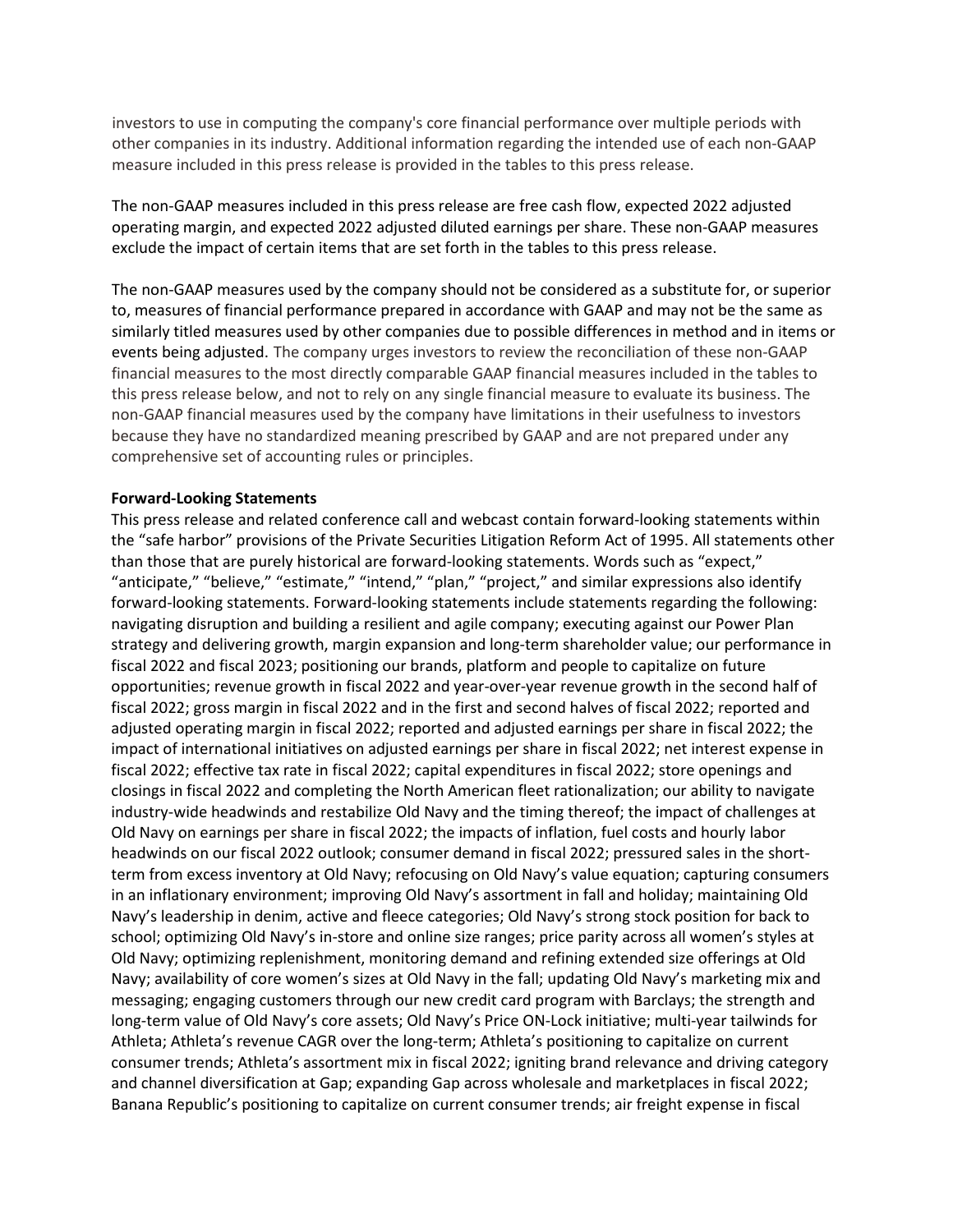2022, the second quarter of fiscal 2022 the second half of fiscal 2022; the impact of lockdowns in China on our fiscal 2022 outlook; the impacts of inflation, higher discounting at Old Navy, ROD deleverage and fuel costs on our fiscal 2022 gross margin; improvements in promotional levels at Old Navy in the second half of fiscal 2022; ROD deleverage in fiscal 2022; SG&A deleverage in fiscal 2022; reducing discretionary spending and managing expenses in fiscal 2022; the sale of our UK Distribution Center; the transition of our Old Navy Mexico business; and our dividend and share repurchase programs.

Because these forward-looking statements involve risks and uncertainties, there are important factors that could cause our actual results to differ materially from those in the forward-looking statements. These factors include, without limitation, the following risks, any of which could have an adverse effect on our financial condition, results of operations, and reputation: the overall global economic and geopolitical environment, consumer spending patterns and risks associated with the COVID-19 pandemic; the risk that our estimates regarding consumer demand are inaccurate, or that economic conditions including delayed shipments and other global supply chain challenges worsen beyond what we currently estimate; the risk that we may be unable to mitigate the impact of global supply chain disruptions on our business and operations and maintain inventory commensurate with consumer demand; the risk that inflation continues to rise, which could increase our expenses and negatively impact consumer demand; the risk that we may be unable to manage our inventory effectively and the resulting impact on our gross margins and sales; the risk that global supply chain delays will result in receiving inventory after the applicable selling season and lead to significant impairment charges; the risk that we or our franchisees may be unsuccessful in gauging apparel trends and changing consumer preferences or responding with sufficient lead time; the risk that we fail to maintain, enhance and protect our brand image and reputation; the risk that increased public focus on our ESG initiatives or our inability to meet our stated ESG goals could affect our brand image and reputation; the highly competitive nature of our business in the United States and internationally; engaging in or seeking to engage in strategic transactions that are subject to various risks and uncertainties; the risk that our investments in customer, digital, and omni-channel shopping initiatives may not deliver the results we anticipate; the risk that we fail to manage key executive succession and retention and to continue to attract qualified personnel; the risks to our business, including our costs and global supply chain, associated with global sourcing and manufacturing; the risks to our reputation or operations associated with importing merchandise from foreign countries, including failure of our vendors to adhere to our Code of Vendor Conduct; the risk of data or other security breaches or vulnerabilities that may result in increased costs, violations of law, significant legal and financial exposure, and a loss of confidence in our security measures; the risk that failures of, or updates or changes to, our IT systems may disrupt our operations; the risk that our efforts to expand internationally may not be successful; the risk that our franchisees and licensees could impair the value of our brands; the risk that trade matters could increase the cost or reduce the supply of apparel available to us; the risk of foreign currency exchange rate fluctuations; the risk that comparable sales and margins will experience fluctuations; natural disasters, public health crises (similar to and including the ongoing COVID-19 pandemic), political crises (such as the ongoing conflict between Russia and Ukraine), negative global climate patterns, or other catastrophic events; the risk that we or our franchisees may be unsuccessful in identifying, negotiating, and securing new store locations and renewing, modifying, or terminating leases for existing store locations effectively; the risk that we will not be successful in defending various proceedings, lawsuits, disputes, and claims; our failure to comply with applicable laws and regulations and changes in the regulatory or administrative landscape; reductions in income and cash flow from our credit card arrangement related to our private label and co-branded credit cards and our new credit card arrangement; the risk that our level of indebtedness may impact our ability to operate and expand our business; the risk that we and our subsidiaries may be unable to meet our obligations under our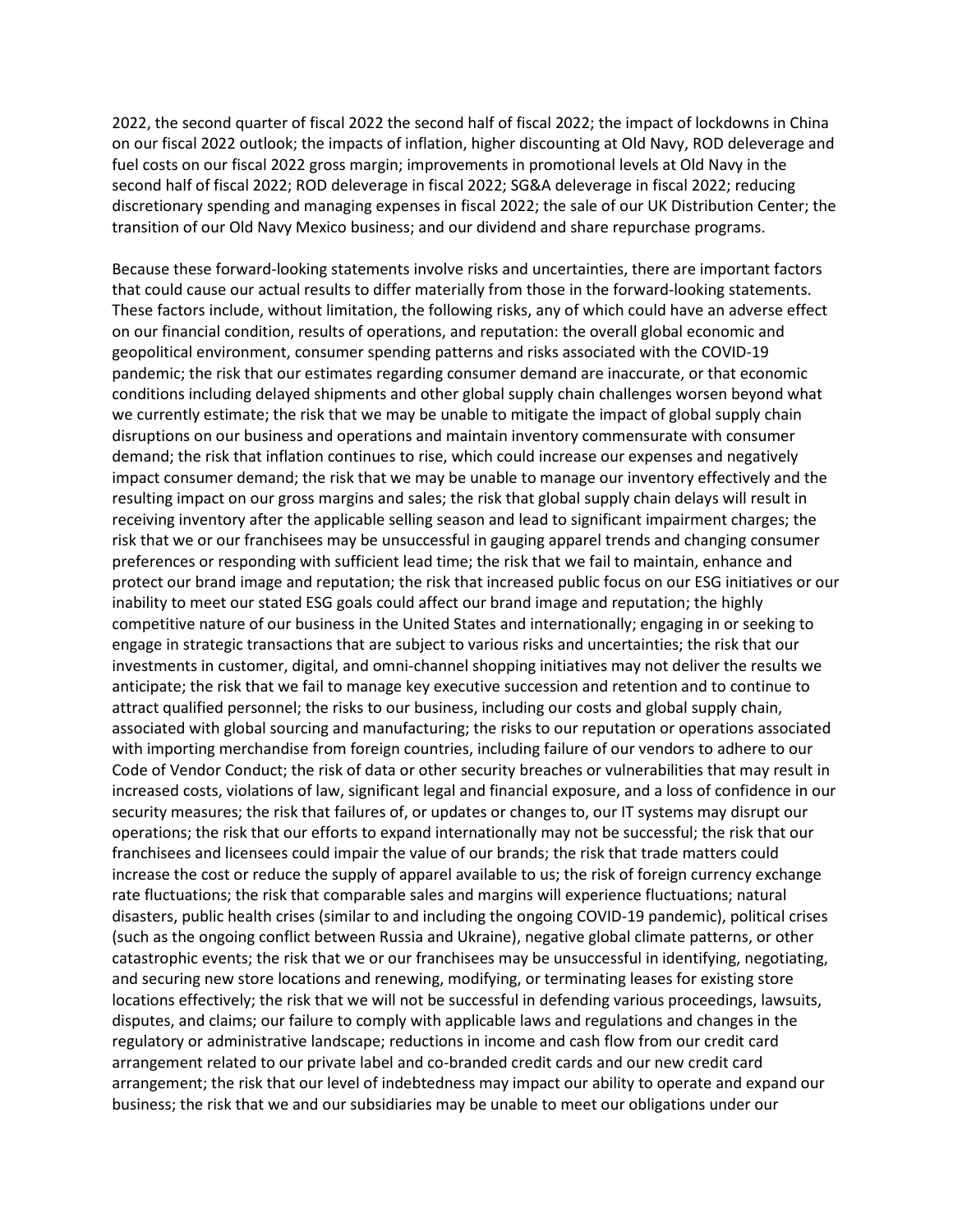indebtedness agreements; the risk that changes in our credit profile or deterioration in market conditions may limit our access to the capital markets; the risk that the adoption of new accounting pronouncements will impact future results; the risk that we do not repurchase some or all of the shares we anticipate purchasing pursuant to our repurchase program; and the risk that additional information may arise during our close process or as a result of subsequent events that would require us to make adjustments to our financial information.

Additional information regarding factors that could cause results to differ can be found in our Annual Report on Form 10-K filed with the Securities and Exchange Commission on March 15, 2022, as well as our subsequent filings with the Securities and Exchange Commission.

These forward-looking statements are based on information as of May 26, 2022. We assume no obligation to publicly update or revise our forward-looking statements even if experience or future changes make it clear that any projected results expressed or implied therein will not be realized.

#### **About Gap Inc.**

Gap Inc., a collection of purpose-led lifestyle brands, is the largest American specialty apparel company offering clothing, accessories, and personal care products for men, women, and children under th[e Old](https://oldnavy.gap.com/)  [Navy,](https://oldnavy.gap.com/) [Gap,](https://www.gap.com/) [Banana Republic,](https://bananarepublic.gap.com/) an[d Athleta](https://athleta.gap.com/) brands. The company uses omni-channel capabilities to bridge the digital world and physical stores to further enhance its shopping experience. Gap Inc. is guided by its purpose, Inclusive, by Design, and takes pride in creating products and experiences its customers love while doing right by its employees, communities, and planet. Gap Inc. products are available for purchase worldwide through company-operated stores, franchise stores, and e-commerce sites. Fiscal year 2021 net sales were \$16.7 billion. For more information, please visit [www.gapinc.com.](http://www.gapinc.com/)

**Investor Relations Contact:**  Emily Gacka (415) 427-1972 [Investor\\_relations@gap.com](mailto:Investor_relations@gap.com)

**Media Relations Contact:** Megan Foote (415) 832-1989 [Press@gap.com](mailto:Press@gap.com)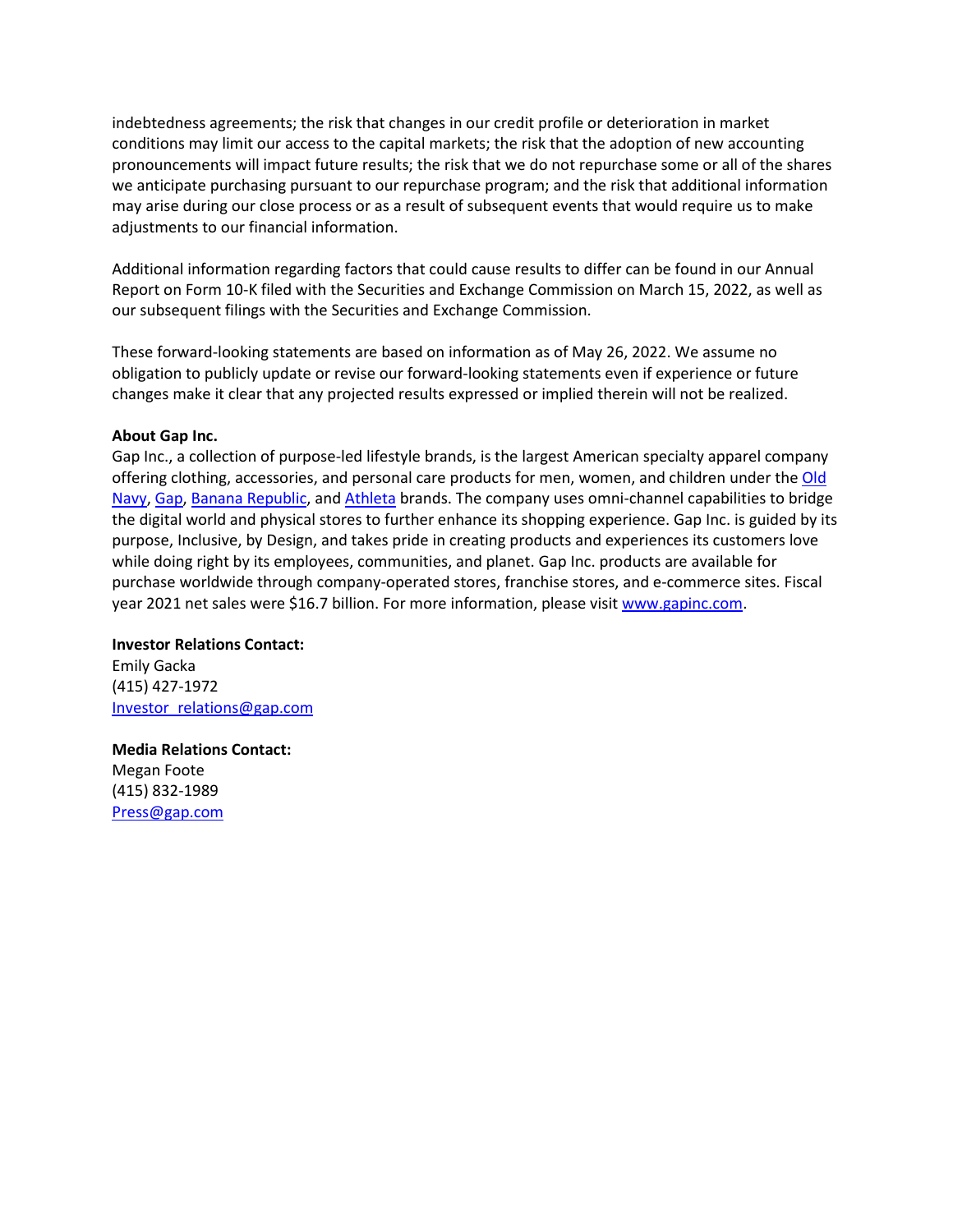# **The Gap, Inc. CONDENSED CONSOLIDATED BALANCE SHEETS UNAUDITED**

| (\$ in millions)                               |                            | April 30, 2022 | May 1, 2021 |        |  |
|------------------------------------------------|----------------------------|----------------|-------------|--------|--|
| <b>ASSETS</b>                                  |                            |                |             |        |  |
| Current assets:                                |                            |                |             |        |  |
| Cash and cash equivalents                      | \$                         | 845            | \$          | 2,066  |  |
| Short-term investments                         |                            |                |             | 475    |  |
| Merchandise inventory                          |                            | 3,169          |             | 2,370  |  |
| Other current assets                           |                            | 991            |             | 1,091  |  |
| <b>Total current assets</b>                    |                            | 5,005          |             | 6,002  |  |
| Property and equipment, net                    |                            | 2,791          |             | 2,839  |  |
| Operating lease assets                         |                            | 3,587          |             | 4,060  |  |
| Other long-term assets                         |                            | 874            |             | 703    |  |
| <b>Total assets</b>                            | $\boldsymbol{\mathsf{\$}}$ | 12,257         | \$          | 13,604 |  |
| LIABILITIES AND STOCKHOLDERS' EQUITY           |                            |                |             |        |  |
| <b>Current liabilities:</b>                    |                            |                |             |        |  |
| Accounts payable                               | \$                         | 1,599          | \$          | 1,530  |  |
| Accrued expenses and other current liabilities |                            | 1,127          |             | 1,294  |  |
| Current portion of operating lease liabilities |                            | 717            |             | 798    |  |
| Income taxes payable                           |                            | 29             |             | 16     |  |
| <b>Total current liabilities</b>               |                            | 3,472          |             | 3,638  |  |
| Long-term liabilities:                         |                            |                |             |        |  |
| Revolving credit facility                      |                            | 350            |             |        |  |
| Long-term debt                                 |                            | 1,485          |             | 2,218  |  |
| Long-term operating lease liabilities          |                            | 3,921          |             | 4,449  |  |
| Other long-term liabilities                    |                            | 575            |             | 493    |  |
| Total long-term liabilities                    |                            | 6,331          |             | 7,160  |  |
| Total stockholders' equity                     |                            | 2,454          |             | 2,806  |  |
| Total liabilities and stockholders' equity     | \$                         | 12,257         | \$          | 13,604 |  |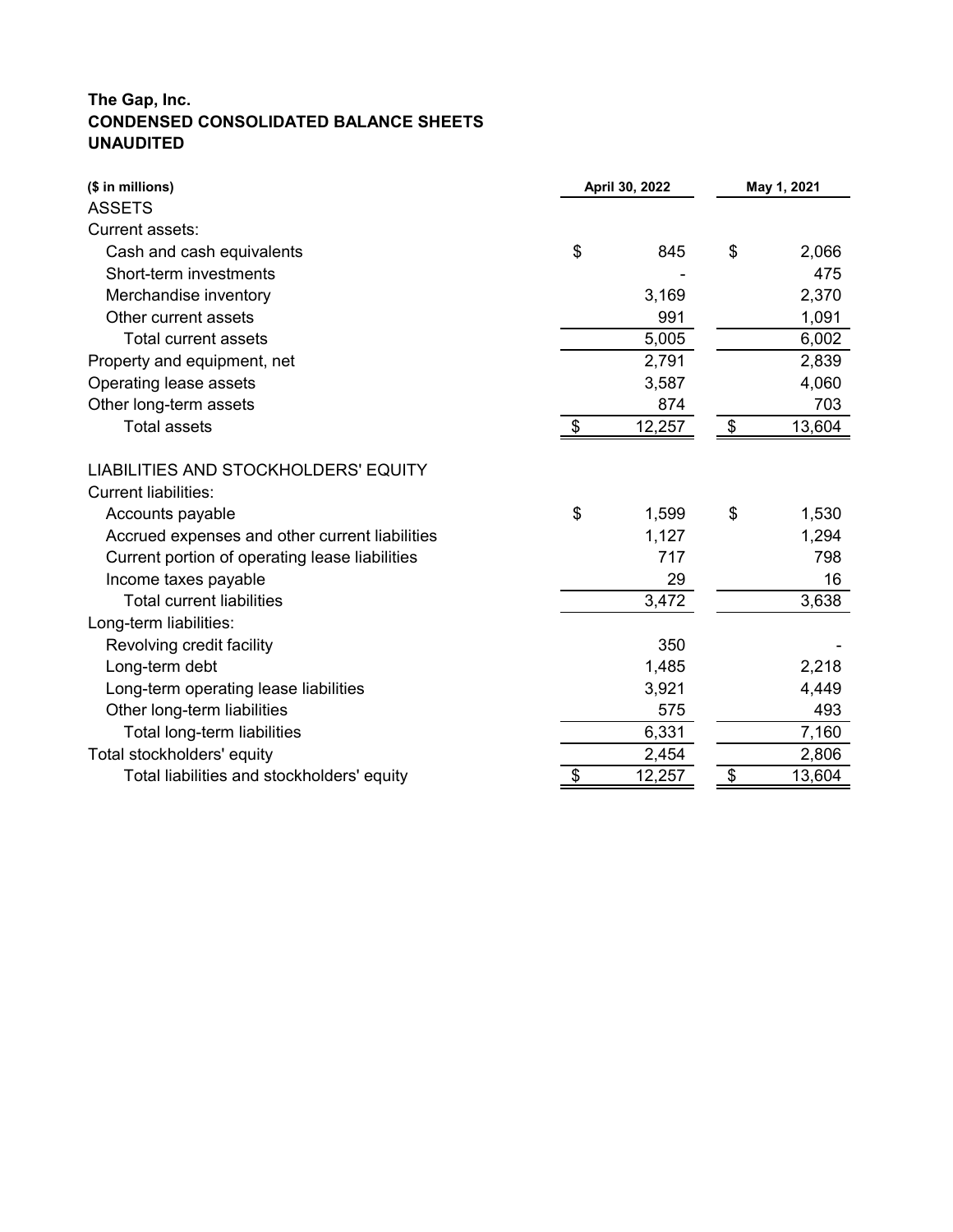# **The Gap, Inc. CONDENSED CONSOLIDATED STATEMENTS OF OPERATIONS UNAUDITED**

|                                                      | 13 Weeks Ended |                |    |       |  |  |  |
|------------------------------------------------------|----------------|----------------|----|-------|--|--|--|
| (\$ and shares in millions except per share amounts) |                | April 30, 2022 |    |       |  |  |  |
| Net sales                                            | \$             | 3,477          | \$ | 3,991 |  |  |  |
| Cost of goods sold and occupancy expenses            |                | 2,381          |    | 2,361 |  |  |  |
| Gross profit                                         |                | 1,096          |    | 1,630 |  |  |  |
| Operating expenses                                   |                | 1,293          |    | 1,390 |  |  |  |
| Operating income (loss)                              |                | (197)          |    | 240   |  |  |  |
| Interest, net                                        |                | 19             |    | 53    |  |  |  |
| Income (loss) before income taxes                    |                | (216)          |    | 187   |  |  |  |
| Income taxes                                         |                | (54)           |    | 21    |  |  |  |
| Net income (loss)                                    |                | (162)          |    | 166   |  |  |  |
| Weighted-average number of shares - basic            |                | 370            |    | 376   |  |  |  |
| Weighted-average number of shares - diluted          |                | 370            |    | 385   |  |  |  |
| Earnings (loss) per share - basic                    | \$             | (0.44)         | \$ | 0.44  |  |  |  |
| Earnings (loss) per share - diluted                  | \$             | (0.44)         | \$ | 0.43  |  |  |  |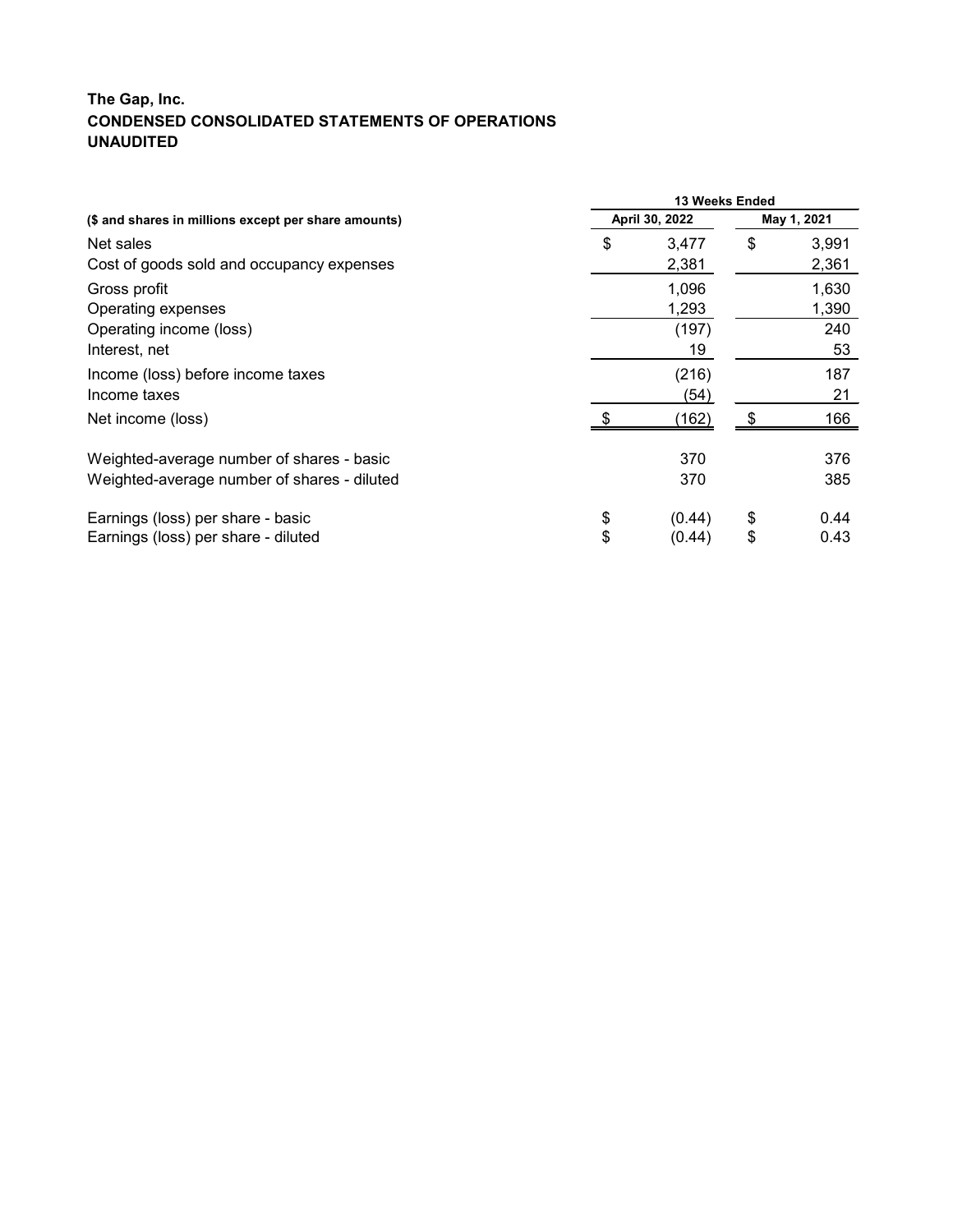# **The Gap, Inc. CONDENSED CONSOLIDATED STATEMENTS OF CASH FLOWS UNAUDITED**

\_\_\_\_\_\_\_\_\_\_\_\_\_\_\_\_\_\_\_\_

|                                                                                             | 13 Weeks Ended |                      |    |                   |  |  |  |
|---------------------------------------------------------------------------------------------|----------------|----------------------|----|-------------------|--|--|--|
| (\$ in millions)                                                                            |                | April 30,<br>2022(a) |    | May 1,<br>2021(a) |  |  |  |
| Cash flows from operating activities:                                                       |                |                      |    |                   |  |  |  |
| Net income (loss)                                                                           | \$             | (162)                | \$ | 166               |  |  |  |
| Depreciation and amortization                                                               |                | 130                  |    | 120               |  |  |  |
| Loss on divestiture activity                                                                |                |                      |    | 56                |  |  |  |
| Change in merchandise inventory                                                             |                | (166)                |    | 69                |  |  |  |
| Change in accounts payable                                                                  |                | (336)                |    | (205)             |  |  |  |
| Change in accrued expenses and other current liabilities                                    |                | (236)                |    | 40                |  |  |  |
| Change in income taxes payable, net of receivables and other tax-related items              |                | 369                  |    | (18)              |  |  |  |
| Other, net                                                                                  |                | 39                   |    | 112               |  |  |  |
| Net cash provided by (used for) operating activities                                        |                | (362)                |    | 340               |  |  |  |
| Cash flows from investing activities:                                                       |                |                      |    |                   |  |  |  |
| Purchases of property and equipment                                                         |                | (228)                |    | (124)             |  |  |  |
| Purchases of short-term investments                                                         |                |                      |    | (298)             |  |  |  |
| Proceeds from sales and maturities of short-term investments                                |                |                      |    | 233               |  |  |  |
| Proceeds from divestiture activity                                                          |                |                      |    | 28                |  |  |  |
| Net proceeds from sale of building                                                          |                | 333                  |    |                   |  |  |  |
| Net cash provided by (used for) investing activities                                        |                | 105                  |    | (161)             |  |  |  |
| Cash flows from financing activities:                                                       |                |                      |    |                   |  |  |  |
| Proceeds from revolving credit facility                                                     |                | 350                  |    |                   |  |  |  |
| Proceeds from issuances under share-based compensation plans                                |                | 7                    |    | 25                |  |  |  |
| Withholding tax payments related to vesting of stock units                                  |                | (14)                 |    | (32)              |  |  |  |
| Repurchases of common stock                                                                 |                | (54)                 |    |                   |  |  |  |
| Cash dividends paid                                                                         |                | (56)                 |    | (91)              |  |  |  |
| Net cash provided by (used for) financing activities                                        |                | 233                  |    | (98)              |  |  |  |
| Effect of foreign exchange rate fluctuations on cash, cash equivalents, and restricted cash |                | (7)                  |    | (1)               |  |  |  |
| Net increase (decrease) in cash, cash equivalents, and restricted cash                      |                | (31)                 |    | 80                |  |  |  |
| Cash, cash equivalents, and restricted cash at beginning of period                          |                | 902                  |    | 2,016             |  |  |  |
| Cash, cash equivalents, and restricted cash at end of period                                | \$             | 871                  | \$ | 2,096             |  |  |  |

(a) For the thirteen weeks ended April 30, 2022 and May 1, 2021, total cash, cash equivalents, and restricted cash includes \$26 million and \$30 million, respectively, of restricted cash primarily recorded in other long-term assets on the Condensed Consolidated Balance Sheets.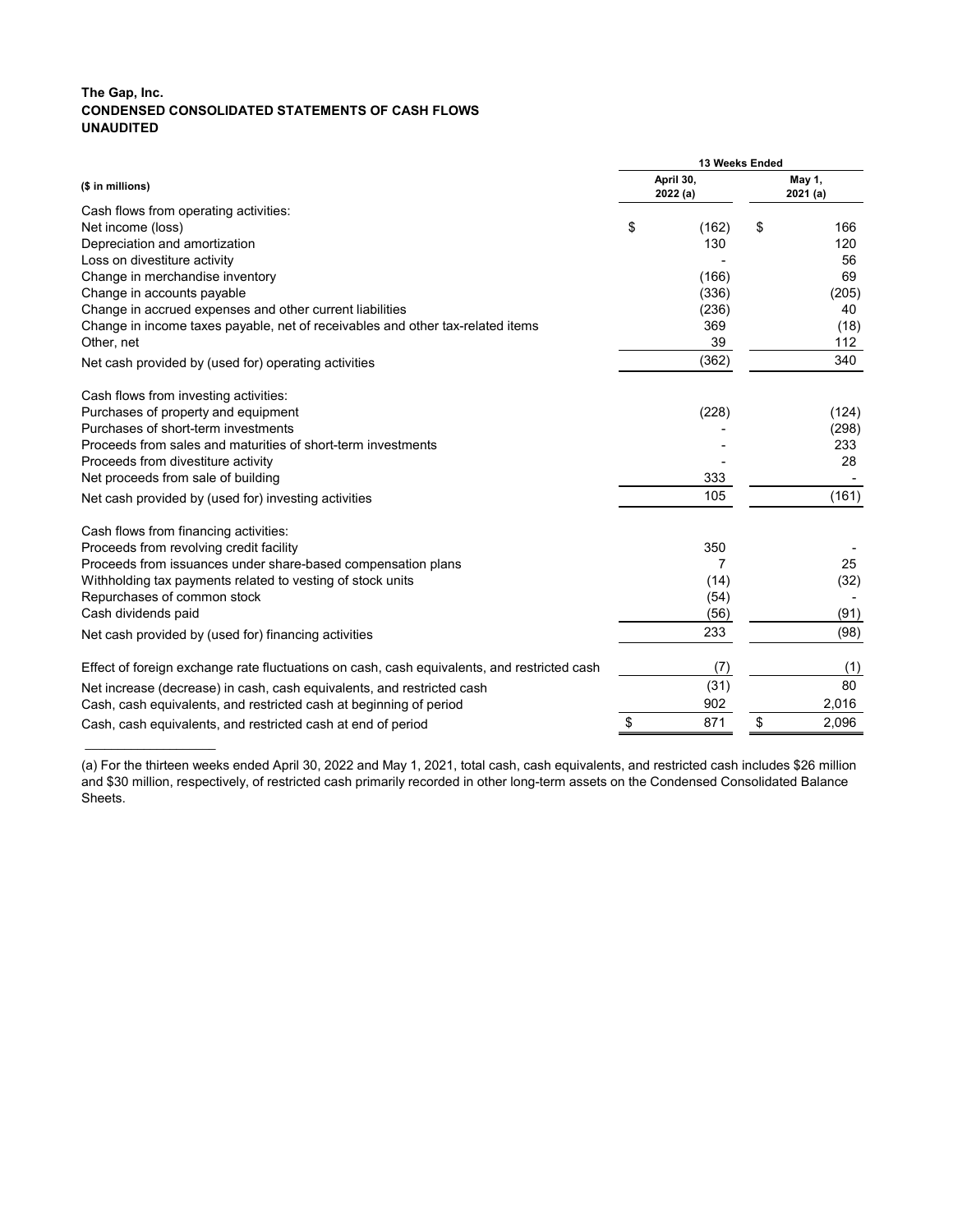# **The Gap, Inc. NON-GAAP FINANCIAL MEASURES UNAUDITED**

# **FREE CASH FLOW**

Free cash flow is a non-GAAP financial measure. We believe free cash flow is an important metric because it represents a measure of how much cash a company has available for discretionary and non-discretionary items after the deduction of capital expenditures. We require regular capital expenditures including technology improvements to automate processes, engage with customers, and optimize our supply chain in addition to building and maintaining stores. We use this metric internally, as we believe our sustained ability to generate free cash flow is an important driver of value creation. However, this non-GAAP financial measure is not intended to supersede or replace our GAAP results.

|                                                      | <b>13 Weeks Ended</b> |                |  |             |  |  |  |  |
|------------------------------------------------------|-----------------------|----------------|--|-------------|--|--|--|--|
| $($$ in millions)                                    |                       | April 30, 2022 |  | May 1, 2021 |  |  |  |  |
| Net cash provided by (used for) operating activities |                       | (362)          |  | 340         |  |  |  |  |
| Less: Purchases of property and equipment            |                       | (228)          |  | (124)       |  |  |  |  |
| Free cash flow                                       |                       | (590)          |  | 216         |  |  |  |  |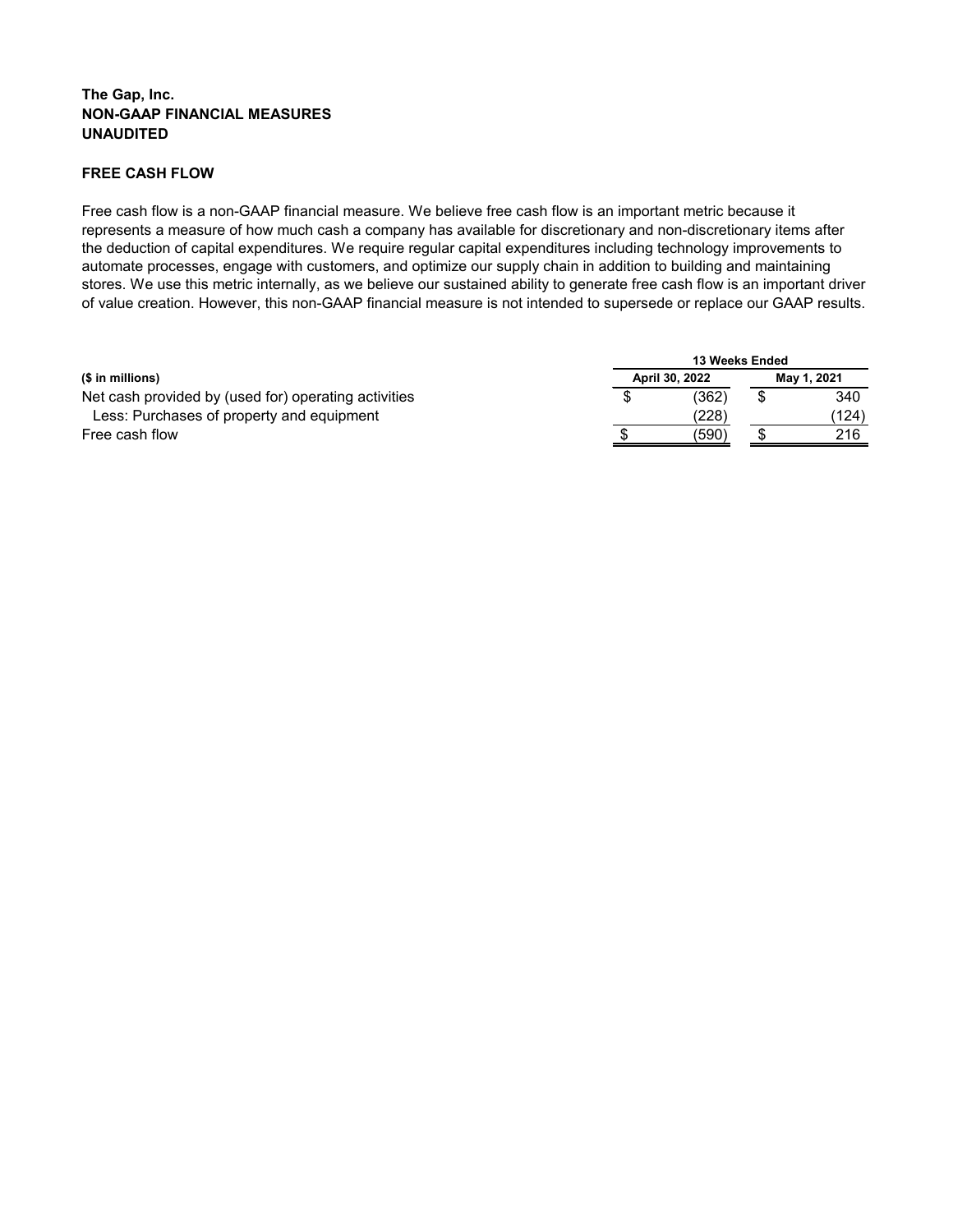# **The Gap, Inc. NON-GAAP FINANCIAL MEASURES UNAUDITED**

\_\_\_\_\_\_\_\_\_\_\_\_\_\_\_\_\_\_\_\_

## **ADJUSTED STATEMENT OF OPERATIONS METRICS FOR THE FIRST QUARTER OF FISCAL YEAR 2021**

The following adjusted statement of operations metrics are non-GAAP financial measures. These measures are provided to enhance visibility into the Company's underlying results for the period excluding the impact of a loss on divestiture activity incurred during the first quarter of fiscal 2021. Management believes that excluding certain items from statement of operations metrics that are not part of the Company's core operations provides additional information to investors to facilitate the comparison of results against past and future years. However, these non-GAAP financial measures are not intended to supersede or replace the GAAP measures.

| (\$ in millions)<br>13 Weeks Ended May 1, 2021 | Operating<br><b>Expenses</b> | Operating<br>Expenses as a %<br>of Net Sales | Operating<br><b>Income</b> | Operating<br>Income as a $%$<br>of Net Sales |  | <b>Income</b><br><b>Taxes</b> |  | <b>Net</b><br><b>Income</b> |  | Earnings per<br>Share -<br><b>Diluted</b> |  |
|------------------------------------------------|------------------------------|----------------------------------------------|----------------------------|----------------------------------------------|--|-------------------------------|--|-----------------------------|--|-------------------------------------------|--|
| GAAP metrics, as reported<br>Adjustments for:  | ,390                         | 34.8%                                        | 240<br>¢                   | 6.0%                                         |  | 21                            |  | 166                         |  | 0.43                                      |  |
| Loss on divestiture activity (a)               | (56)                         | (1.4)%                                       | 56                         | $1.4\%$                                      |  | 36                            |  | 20                          |  | 0.05                                      |  |
| Non-GAAP metrics                               | ,334                         | 33.4%                                        | 296                        | 7.4%                                         |  | -57                           |  | 186                         |  | 0.48                                      |  |

(a) Represents the impact of the loss on divestiture activity that occurred during the first quarter of fiscal 2021 related to the Janie and Jack and Intermix brands.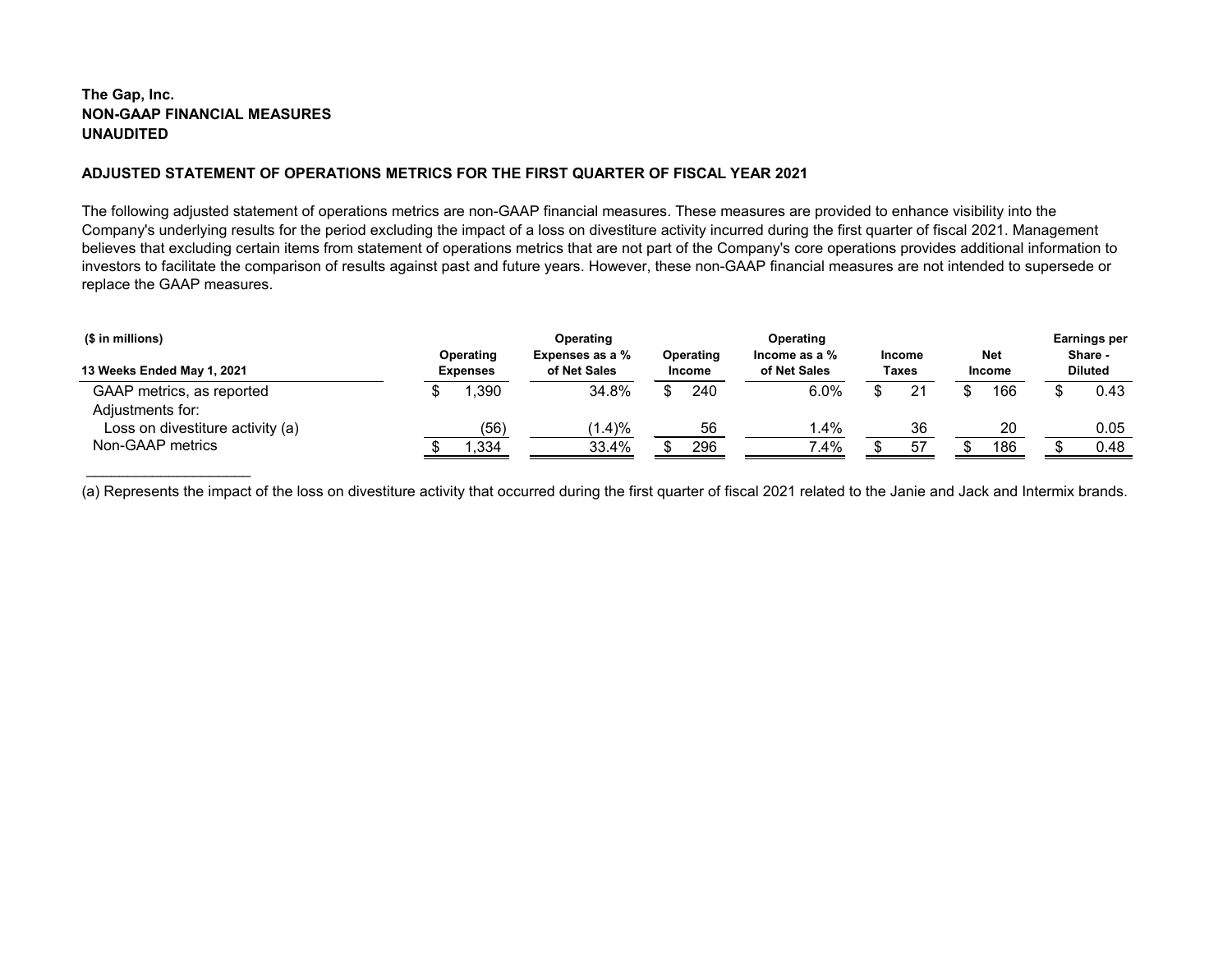## **The Gap, Inc. NON-GAAP FINANCIAL MEASURES UNAUDITED**

\_\_\_\_\_\_\_\_\_\_\_\_\_\_\_\_\_\_\_\_

## **EXPECTED ADJUSTED EARNINGS PER SHARE FOR FISCAL YEAR 2022**

Expected adjusted diluted earnings per share is a non-GAAP financial measure. Expected adjusted diluted earnings per share for fiscal year 2022 is provided to enhance visibility into the Company's expected underlying results for the period excluding the estimated impact of strategic changes to our operating model in Mexico and the sale of the Company's U.K. distribution center. This non-GAAP financial measure is not intended to supersede or replace the GAAP measure.

|                                                |   |                | 52 Weeks Ending<br><b>January 28, 2023</b> |                 |
|------------------------------------------------|---|----------------|--------------------------------------------|-----------------|
|                                                |   | <b>Low End</b> |                                            | <b>High End</b> |
| Expected earnings per share - diluted          | S | 0.40           |                                            | 0.70            |
| Add: Estimated impact of strategic actions (a) |   | 0.09           |                                            | 0.09            |
| Less: Estimated gain on sale of building (b)   |   | (0.19)         |                                            | (0.19)          |
| Expected adjusted earnings per share - diluted |   | 0.30           |                                            | 0.60            |

<sup>(</sup>a) Represents the estimated earnings per share impact, calculated net of tax at the expected effective tax rate, of estimated net costs related to strategic changes to our operating model in Mexico.

<sup>(</sup>b) Represents the estimated earnings per share impact, calculated net of tax at the expected effective tax rate, of an expected gain on the sale of our U.K. distribution center.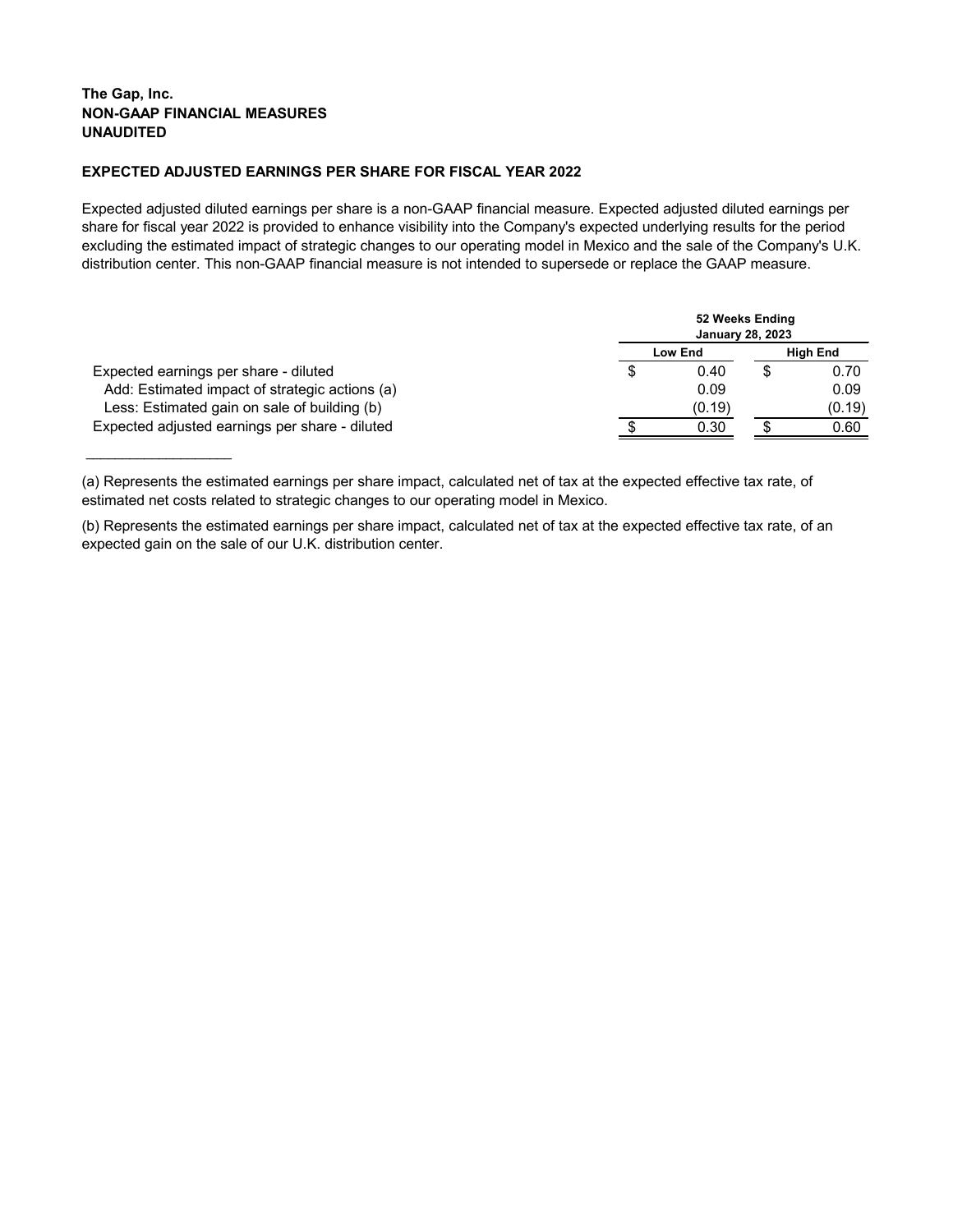## **The Gap, Inc. NET SALES RESULTS UNAUDITED**

The following table details the Company's first quarter fiscal year 2022 and 2021 net sales (unaudited):

| (\$ in millions)              |          |                 |                   |                        |                |                          |             |
|-------------------------------|----------|-----------------|-------------------|------------------------|----------------|--------------------------|-------------|
|                               | Old Navy |                 |                   | <b>Banana</b>          | <b>Athleta</b> |                          |             |
| 13 Weeks Ended April 30, 2022 |          | Global          | <b>Gap Global</b> | <b>Republic Global</b> | Global         | Other (2)                | Total       |
| U.S. (1)                      | \$       | 1,673           | \$<br>497         | \$<br>416              | \$<br>344      | \$<br>3                  | \$<br>2,933 |
| Canada                        |          | 147             | 64                | 43                     | 9              | $\blacksquare$           | 263         |
| Europe                        |          |                 | 54                |                        | 2              |                          | 58          |
| Asia                          |          |                 | 141               | 16                     |                | $\overline{\phantom{0}}$ | 157         |
| Other regions                 |          | 20              | 35                | 6                      | 5              |                          | 66          |
| Total                         |          | 1,841           | 791               | \$<br>482              | \$<br>360      | \$<br>3                  | \$<br>3,477 |
| $$$ in millions)              |          |                 |                   |                        |                |                          |             |
|                               |          | <b>Old Navy</b> |                   | <b>Banana</b>          | <b>Athleta</b> |                          |             |
| 13 Weeks Ended May 1, 2021    |          | Global          | <b>Gap Global</b> | <b>Republic Global</b> | Global         | Other (3)                | Total       |
| U.S. (1)                      | \$       | 2,099           | \$<br>556         | \$<br>333              | \$<br>347      | \$<br>89                 | \$<br>3,424 |
| Canada                        |          | 159             | 68                | 34                     |                |                          | 261         |
| Europe                        |          |                 | 69                | 3                      |                |                          | 72          |
| Asia                          |          |                 | 163               | 16                     |                | $\overline{\phantom{0}}$ | 180         |
| Other regions                 |          | 21              | 30                | 3                      |                |                          | 54          |
|                               |          |                 |                   |                        |                |                          |             |

(1) U.S. includes the United States and Puerto Rico.

\_\_\_\_\_\_\_\_\_\_\_\_\_\_\_\_\_\_\_\_

(2) Primarily consists of net sales from revenue generating strategic initiatives.

(3) Primarily consists of net sales for the Intermix brand, which was divested on May 21, 2021. Also includes net sales for the Janie and Jack brand through April 7, 2021.